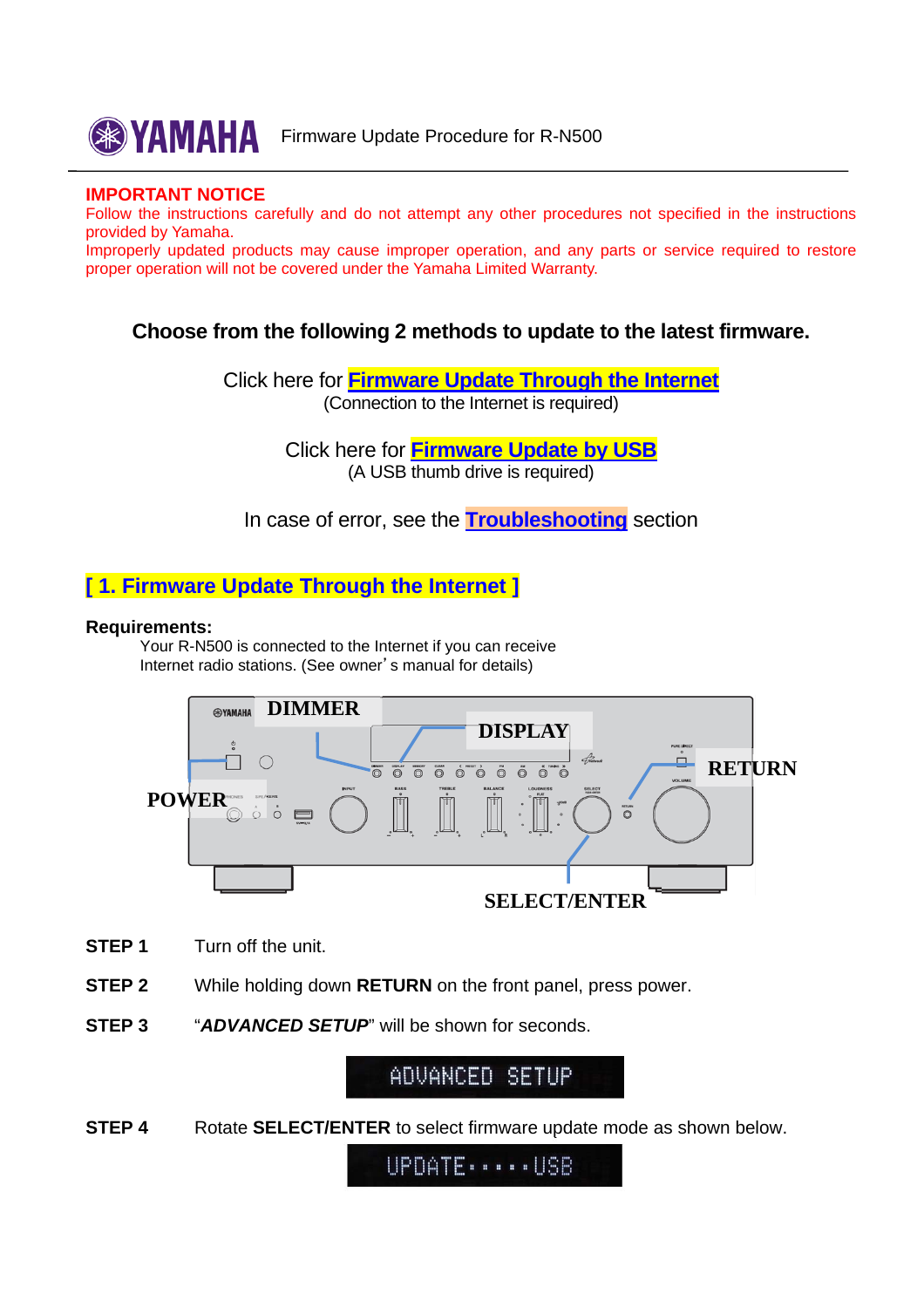<span id="page-1-0"></span>

### **STEP 5** Press **SELECT/ENTER** repeatedly to select "*NETWORK*"

# UPDATE · NETWORK

**STEP 6** Press **DISPLAY** to start the update.



(One screen shot during update process.)

Update is completed when "*UPDATE SUCCESS*", "*PLEASE…*", "*POWER OFF!*" is displayed alternately. Then, power off the unit.

#### **note:**

**DO NOT** interrupt the power or press any buttons during the update. In case the power is accidentally cut off, the R-N500 will restore original firmware. Perform the update procedure from STEP 1 again.

#### **STEP 7 Confirm updated firmware version**

Retry from STEP 2 to enter "*ADVANCED MODE*". Rotate **SELECT/ENTER** to select firmware version. Confirm that the firmware version has been updated.



#### **Congratulations!**

You have completed the firmware update. Your R-N500 is ready for normal use.

## **[ 2. Firmware Update by USB ]**

#### **Requirements:**

- USB thumb drive, with enough free space to store the firmware. (File system with FAT16 or FAT32 format)
- Firmware file provided by Yamaha.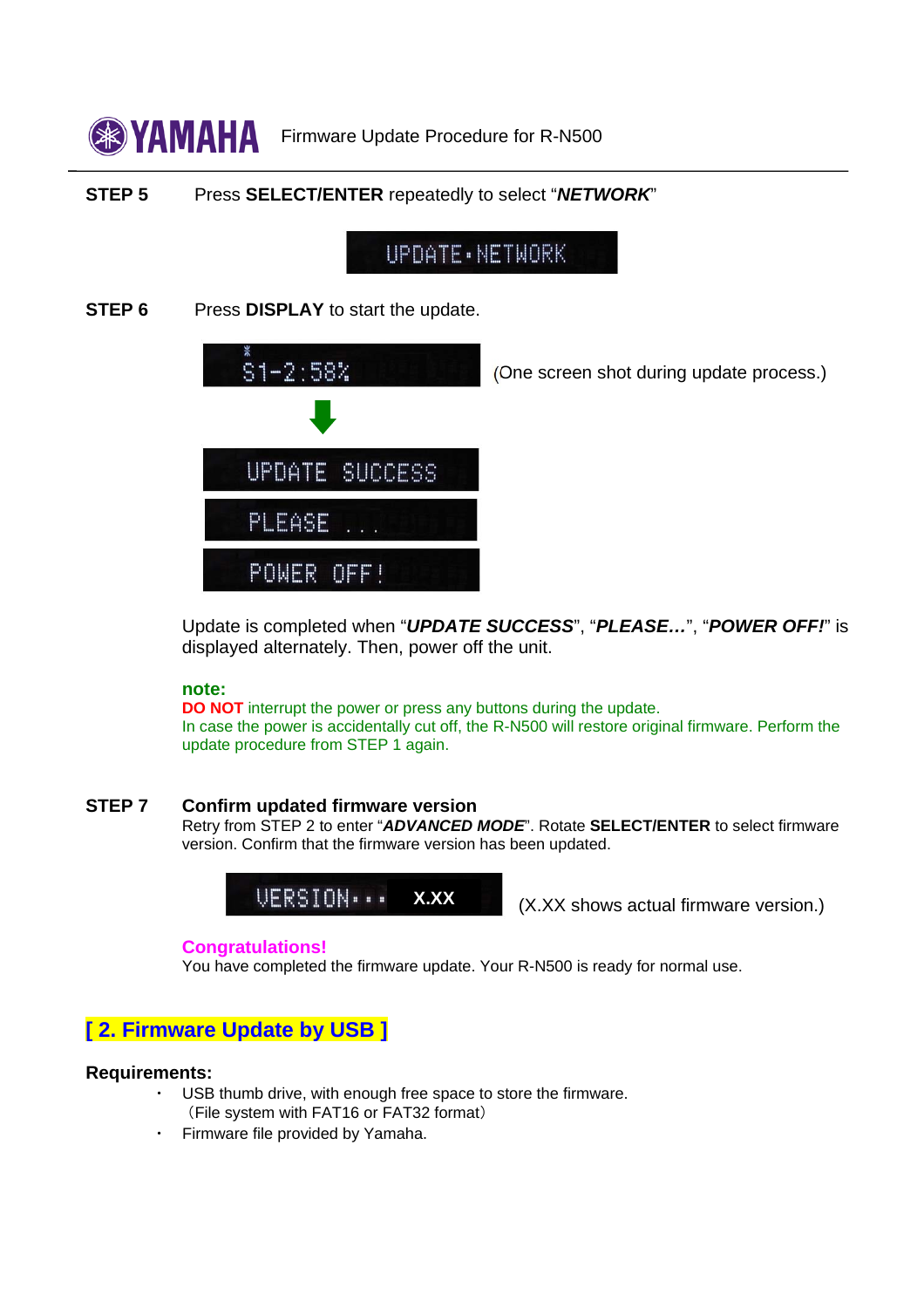



- **STEP 1** Turn off the unit.
- **STEP 2** Insert the USB thumb drive on the front panel.
- **STEP 3** While holding down **RETURN** on the front panel, press power.
- **STEP 4** "*ADVANCED SETUP*" will be shown for seconds.

ADVANCED SETUP

**STEP 5** Rotate **SELECT/ENTER** to select firmware update mode as shown below.



**STEP 6** Press **DISPLAY** to start the update.



Update is completed when "*UPDATE SUCCESS*", "*PLEASE…*", "*POWER OFF!*" is displayed alternately. Then, power off the unit.